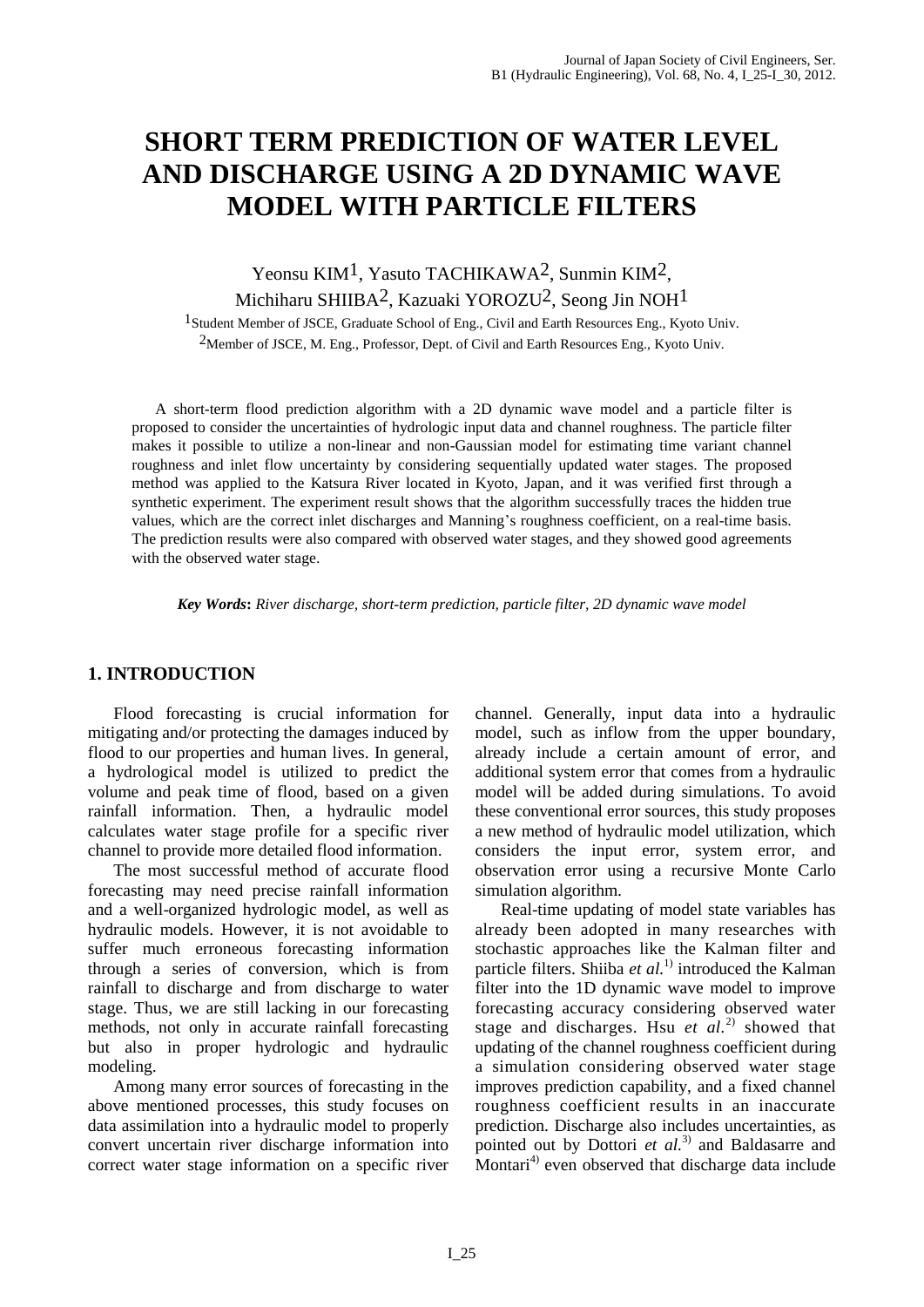

**Fig. 1** Real-time water stage prediction algorithm proposed in this study

many uncertainties. In addition, discharge data converted by a rating curve from observed water stages includes many uncertainties.

 Arico *et al.*5) presented a simultaneous estimation method for discharge and channel roughness, and proved that it is essential to consider heterogeneous channel roughness. It is obvious that channel roughness, inlet flow, and the interaction of these factors are critical items for accurate water stage estimation. A stochastic model or a real-time based calibration seems necessary for considering many errors during hydrologic and hydraulic model simulations.

 Recent researches have introduced a new type of recursive updating scheme, called particle filters (PFs), into 1D hydraulic models to consider the non-linearity of system models (*e.g.,* Montanari *et al*. 6) ; Matgen *et al*. 7) ; Giustarini *et al*. 8) ). Tachikawa *et al*. 9) also introduced PFs into the 1D hydraulic model, and they improved the predictability of water stages by using the sequentially updated water stages. However, the 1D model was not able to fully consider the geomorphologic characteristics of channel, and the tracking ability of water stage in their study was limited. In terms of the method incorporating noise, the conventional Kalman filter algorithm has limitations in its application to unknown non-normal variances in the state or observational equation (Bradley *et al.*<sup>10</sup>). However, PFs are applicable in the non-linear system without any Gaussian assumption.

 In this study, we introduce an improved prediction algorithm that is based on a 2D dynamic wave model and particle filters considering input, system, and observation errors. To verify the proposed algorithm, we tested our method on a short reach on the Katsura River in Kyoto, Japan. A 2D dynamic wave model is adopted in this study to reproduce the relation of water stage, discharge, and parameters on a complex river bed more precisely.

 The paper is composed of the following sections. Section 2 describes the proposed

methodology. Section 3 is devoted to particle filters and noise generation methods. The presented algorithm is verified with a synthetic experiment in section 4. Then, in section 5, we implement the performance analysis of the proposed method. Finally, section 6 summarizes the study.

# **2. METHODOLOGY**

## **(1) Prediction algorithm**

 The prediction algorithm largely consists of a particle filtering system (estimation process) and a prediction system (**Fig.1**). The prediction algorithm runs on results through an estimation process. The estimation process is composed of a perturbation step, an update simulation step, and a resampling step. First, the boundary condition, such as the upstream discharge and the downstream water stage, and model parameter values (channel roughness) are disturbed to consider their uncertainties at the perturbation step. Then, the state variables, which are calculated by the 2D dynamic wave model, and parameter values are sequentially updated in the resampling step according to the weight against the sequentially updated water stage. Next, the state variables and parameter values are transferred to the prediction process to reflect the current state more accurately after updating. The prediction process is calculated up to 6 hours, with the updated state variables and parameter values every hour.

 The proposed method is applied to the Katsura River located in Kyoto, Japan. The reach length is about 2km and the study reach is covered with 500 structure grids in the calculation domain (**Fig. 2**). There are two water stage stations at both ends without tributaries, so the characteristics of the reach are good for application of the method since we neglect the lateral flow in consideration of discharge uncertainties. In addition, the flood plain exists on both sides of the main channel. The Kamo River joins at the upstream of the reach and the Uji River joins at the downstream of the reach.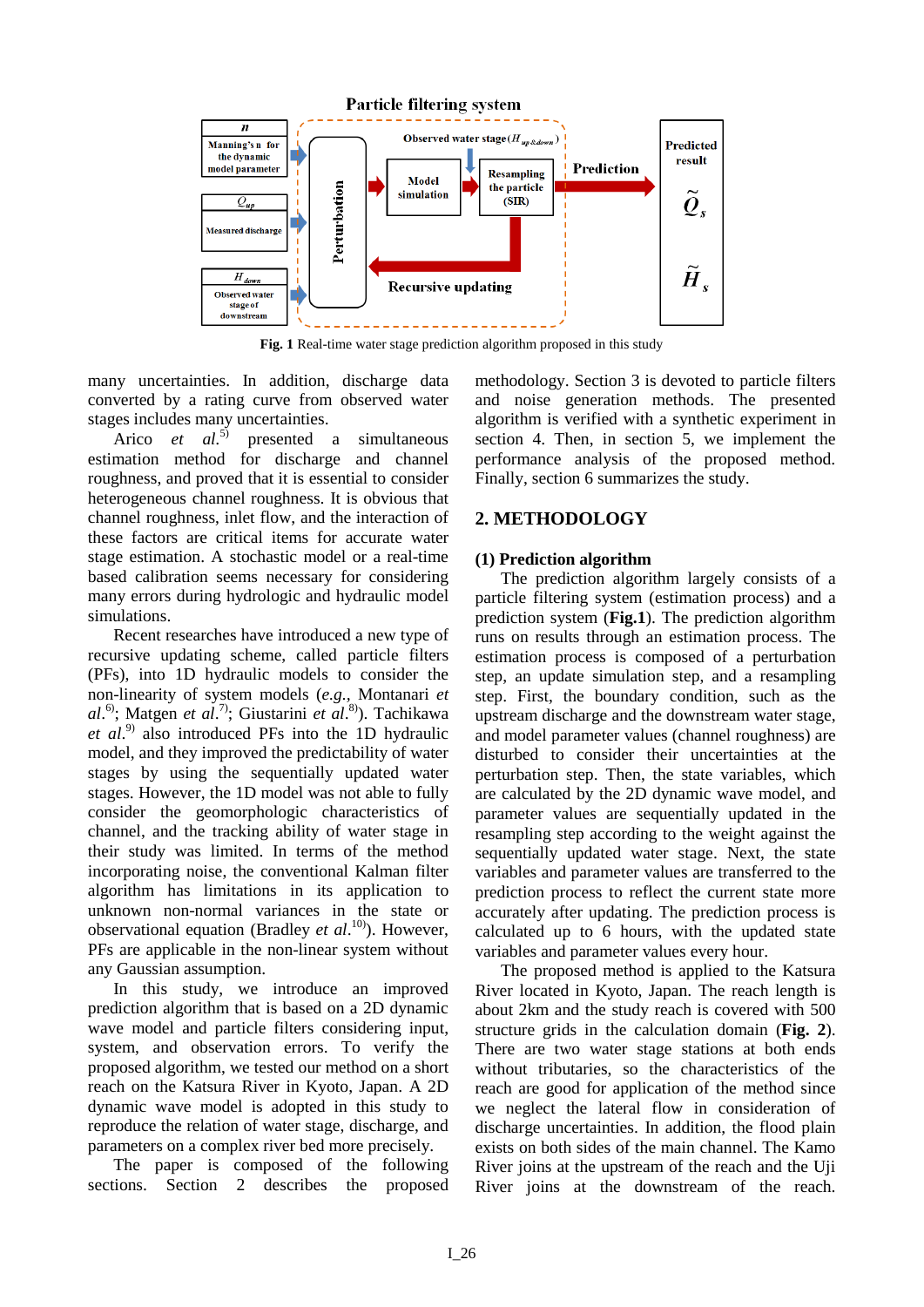

**Fig. 2** Location of the study area and the 2D model structure

Although they do not join inside the study reach, the effect of the tributaries and flood plain makes flow conditions very complex.

 We will firstly verify our proposed method with a synthetic experiment, which is based on artificial true values. The method is going to be tested on a natural river channel with the observed data to confirm its predictability. The synthetic experiment consists of two steps. The first step is to generate "True Values" with the existing upstream discharge, downstream water level, and arbitrarily generated Manning roughness coefficient. The water stage and discharge of each cross section are simulated through this step, and these simulation results are regarded as "True Values." The second step is to test the particle filter algorithm—namely, whether or not the algorithm successfully traces the hidden "True Values." In this testing step, upstream discharges and downstream water stage, including a certain level of error, are used as the boundary condition. Then some errors were considered in Manning roughness coefficient as well. Based on this condition, the particle filter algorithm with the correct water stage information was utilized to trace the correct discharges and proper Manning roughness coefficient on a real-time basis.

 It is believed that a large number of particles improves the accuracy of the estimation and prediction. The algorithm proposed in this study has been tested with different particle numbers, such as 100, 300, and 500 particles. We have determined that 100 particles in our algorithm are sufficient in the sense of calculation time and simulation accuracy.

#### **(2) 2D Dynamic wave model**

 The 2D dynamic wave model is composed of the continuity equation  $(Eq. (1))$  and the momentum equation (Eq. (2) and (3)). Then, the equations are numerically solved with Finite Volume Method (FVM) on a structure grid. In dealing with the convection term, the simple first order upwind scheme is utilized. The Adams-Bashforth method is introduced for time integration (Nagata $^{11}$ ).

$$
\frac{\partial h}{\partial t} + \frac{\partial M}{\partial x} + \frac{\partial N}{\partial y} = 0
$$
\n
$$
\frac{\partial M}{\partial t} + \frac{\partial u M}{\partial x} + \frac{\partial v M}{\partial y} = -gh \frac{\partial Z_s}{\partial x} - \frac{\tau_{bx}}{x} + \frac{\partial}{\partial x}(-\overline{u'^2}h) + \frac{\partial}{\partial y}(-\overline{u'^2}h) \tag{2}
$$

$$
\frac{\partial M}{\partial t} + \frac{\partial uM}{\partial x} + \frac{\partial vM}{\partial y} = -gh \frac{\partial Z_s}{\partial x} - \frac{\tau_{bx}}{\rho} + \frac{\partial}{\partial x}(-\overline{u'^2}h) + \frac{\partial}{\partial y}(-\overline{u'v'}h) \tag{2}
$$

$$
\frac{\partial N}{\partial t} + \frac{\partial u N}{\partial x} + \frac{\partial v N}{\partial y} = -gh \frac{\partial Z_s}{\partial y} - \frac{\tau_{by}}{\rho} + \frac{\partial}{\partial x} \left( -\overline{u'v'}h \right) + \frac{\partial}{\partial y} \left( -\overline{v'^2}h \right) \tag{3}
$$

where *h* is water depth and  $Z_s$  is water stage; *t* is time;  $u$  and  $v$  are depth averaged velocity in x and y direction; *M* and *N* denote discharge flux in x and y direction;  $\rho$  is density of water; and  $\tau_{bx}$ and  $\tau_{by}$  are the bed shear stress in x and y direction.

## **3. PARTICLE FILTERING SYSTEM**

 PFs perform the sequential Monte Carlo (SMC) estimation based on particle representations of probability densities within Bayesian theorem (Ristic *et al.*<sup>12</sup>). The sequential process of particles in time using the nonlinear model is preceded up to the next available measurement (Salmon and Feyen<sup>13</sup>). Among the various PFs, the sequential importance resampling (SIR) method is introduced in this study since the SIR can reduce the meaningless calculations and estimate current state more exactly.

#### **(1) Perturbation process**

 From the assumption that all errors come from uncertainties of channel roughness and inlet inflow, we incorporate some errors to Manning's roughness coefficient, inlet discharge, and downstream water stage before the simulation step.

 The general method, which adds white noise to the chosen particles like Eq. (6), shows the limitations in tracking rapidly changing parameter values and state variables. Therefore, the modified extrapolation method, which showed appropriate ability when tracking abruptly changed channel roughness with Kalman filter in the study of Crissman *et al.*<sup>14</sup>, is introduced to generate the noise of Manning roughness coefficient and inlet flow, as in Eq. (5) and Eq. (4), respectively.

 The polynomial extrapolation method reduces the variation of particles, but it shows the weakness in inflection point, such as peak time of discharge hydrograph. As an alternative to these problems, we introduced the two types of perturbation equations to generate noise of Manning's roughness coefficient. In order to choose the perturbation equation, the discharge ratio  $((Q_t^{obs} - Q_{t-1}^{obs}) / Q_t^{obs})$ , where  $Q_t^{obs}$  is the discharge at the current time and  $Q_{t-1}^{obs}$  is the discharge at the previous time, is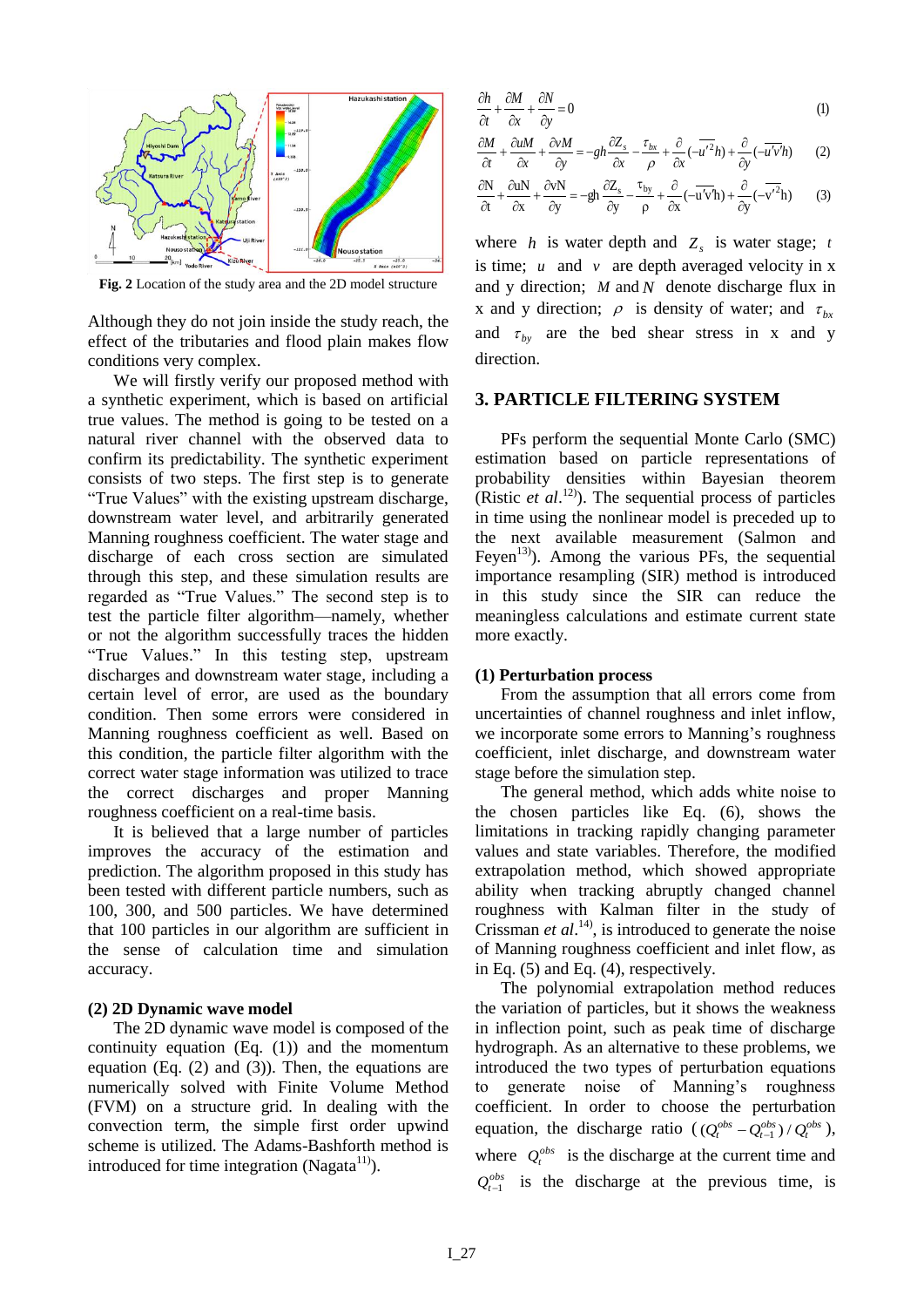introduced. Several cases were tested to determine the criteria to choose the perturbation equation, and it has been confirmed that a 20% discharge ratio is the proper value in our subject river channel. In the case when the ratio is less than 20%, Eq. (5) is applied, and Eq. (6) is applied when the ratio is more than 20%. It should be noted that this value is not a general index for other river channels.

$$
Q_{t+1}^i = Q_t^i + (Q_{t+1}^{obs} - Q_t^{obs}) + \varepsilon_{t+1}^i \qquad \varepsilon_{t+1}^i \sim N(0, 0.1Q_{t+1}^{obs}) \tag{4}
$$
\n
$$
n_{t+1}^i = n_t^i + (\hat{n}_t - \hat{n}_{t-1}) + \eta_{t+1}^i \qquad \eta_{t+1}^i \sim N(0, 0.005) \tag{5}
$$
\n
$$
n_{t+1}^i = n_t^i + \omega_{t+1}^i \qquad \omega_{t+1}^i \sim N(0, 0.01) \tag{6}
$$
\n
$$
h_{t+1}^i = h_t^{obs} + \alpha_{t+1}^i \qquad \alpha_{t+1}^i \sim N(0, 0.1) \tag{7}
$$

where  $Q_t^i$ ,  $n_t^i$  and  $h_t^i$  indicate the discharge, Manning roughness n, and downstream water stage of *i*-th particle at time *t*, respectively.  $\varepsilon_t^i$ ,  $\eta_t^i$ ,  $\omega_t^i$ and  $\alpha_i^i$  indicate the errors drawn from the normal distribution.  $Q_t^{obs}$  and  $h_t^{obs}$  indicate the observed discharge and the observed downstream water stage.  $\hat{n}_t$  indicates the average roughness coefficient in each time step according to the weight in Eq. (11).

#### **(2) Resampling process**

The key idea in the particle filters is to represent the posterior pdf  $p(x_t | y_t)$  with a set of random draws, called particles (Salmon and Feyen $^{13}$ ). The posterior density at time *t* is approximated as Eq. (8) and the updated equation can be shown as Eq. (9).

$$
p(x_t | Y_t) \approx \sum_{i=1}^{N} w_t^i \delta(x_t - x_t^i)
$$
\n
$$
w_t^i \propto w_{t-1}^i \frac{p(z_t | x_t^i) p(x_t^i | x_{t-1}^i)}{p(x_t^i | x_{t-1}^i)}
$$
\n(9)

$$
w_t^i \propto w_{t-1}^i \frac{p(z_t | x_t^i) p(x_t^i | x_{t-1}^i)}{q(x_t^i | x_{t-1}^i, y_t)}
$$
(9)

where  $x_i^i$ ,  $w_i^i$  denote *i* th particle and its weight, respectively.  $\delta$  indicates the Direc delta function and  $x_t$ ,  $y_t$  are the state vector and the measurement vector at time *t*.

 At each updating step, the weight, which is calculated by Eq. (9), is calculated against the observed water stage of 2 points (upstream and downstream ends), respectively. Then, we calculated joint probability by multiplying the likelihood of 2 points to represent the weight of each particle (Eq. (10)) (Matgen *et al*. 7) ). The joint probability of each particle was normalized as follows  $(Eq. (11))$ :

$$
w_t^i = \prod_{j=1}^{N_p} w_t^{i,j}
$$
 (10)



**Fig. 3** The comparison of averaged water stage in the synthetic experiment



**Fig. 4** The comparison of inlet discharge in the synthetic experiment



**Fig. 5** The comparison of Manning roughness coefficient in the synthetic experiment

$$
W_t^i = \frac{w_t^i}{\sum\limits_{j=1}^{N} w_t^i}
$$
 (11)

where  $\psi_i^{i,j}$  indicates the weight of *i* th particle at time *t* calculated against *j* th observation.  $w_t^i$ denotes the normalized weight of each particle at time  $t$ ,  $N_p$  is the number of updating points.

 According to the normalized weight, the particles are removed or multiplied in the resampling step. The systematic resampling method presented in Kitagawa<sup>15)</sup> is introduced among various resampling methods.

#### **(3) Constraints on noise generation**

 This method considers various cases with the disturbed channel roughness and inlet discharge, but particles are controlled by only the normalized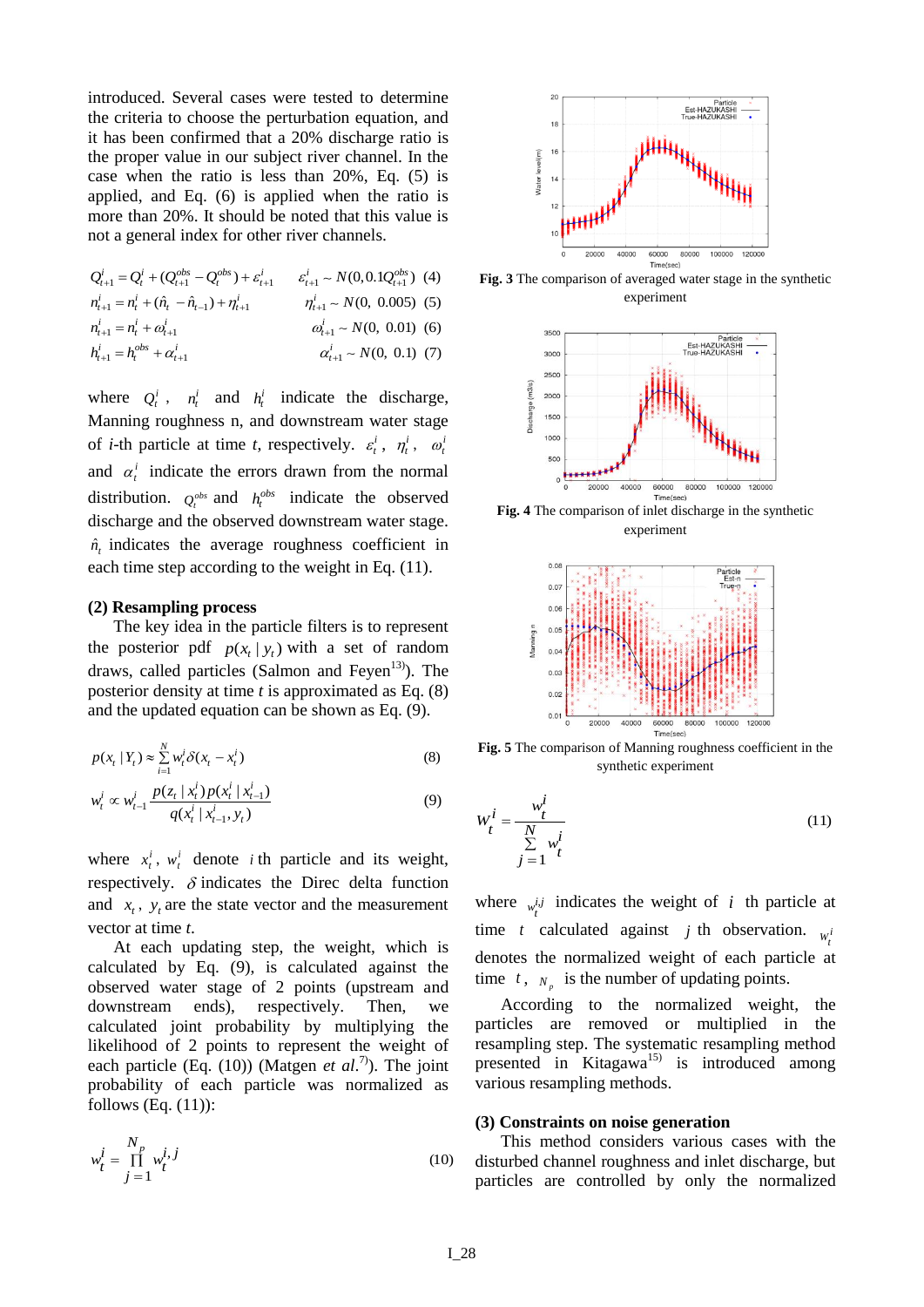weight calculated against the updated water stage. Therefore, it is not enough to control the two randomly generated variables—the Manning roughness and inlet discharge—with only the weight calculated against updated water stage. In order to reduce the meaningless calculation, we assume the errors of observed discharge are fewer than 35%.

# **4. EVALUATION WITH SYNTHETIC DATA**

### **(1) Synthetic experimental design**

 We verify the estimation method with the synthetic data. The synthetic data is based on the real event, which occurs from 6:00 on October 20, 2004, to 15:00 on October 21, 2004, at the natural river reach from Hazukashi station to Nosou station (See **Fig. 2**). In general, Manning's roughness is dependent on water depth and ranges from 0.02 to 0.07. Thus, we present a simple relationship equation of Manning's roughness to verify the proposed algorithm. The equation is based on the assumption that Manning's roughness coefficient  $(n<sub>t</sub>)$  is linearly inverse proportional to water stage  $(h<sub>t</sub>)$  at time t as follows:

$$
(h_t)
$$
 at time t as follows:  
 $n_t = (18 - h_t)/250 + 0.02$  (12)

The water stage of upstream is generated from the first step of the synthetic experiment. It is considered to be the synthetic truth instead of the measured upstream water stage. Then predetermined synthetic truths, which are water stage, input discharge, and Manning n, are utilized as verification data and marked as "TRUE" in the Figs. **3, 4,** and **5**. In addition, only the water stage of synthetic truth is utilized as updating data for the second step of the synthetic experiment.

#### **(2) Evaluation results**

 Averaged values of water stage, inlet discharge, and Manning's roughness coefficient are marked as a black line. The values of each particle are marked as red points in **Figs. 3, 4,** and **5**. According to the graphs, the averaged values are similar to "True," which is synthetic truth in each graph. Root mean square error (RMSE) is utilized to compare the averaged values with synthetic truth. The RMSE for water stage and discharge are 0.11m and 31.75 m<sup>3</sup>/s, respectively. Then, the range of particles covers the "True."

 Particularly, the initial errors of Manning's roughness were also corrected during the tracking procedure by the learning process of particle filters. Such a simultaneous estimation of the Manning's n and inlet discharge could present approximately averaged values and reduce the errors.



**Fig. 6** The comparison of prediction water stage at Hazukashi







**Fig. 8** The estimated tendency of Manning roughness

**Table 1** Water stage comparison of the estimation and prediction at Hazukashi

| Classification | RMSE of water stage Maximum absolute<br>(m) | error(m) |
|----------------|---------------------------------------------|----------|
| Estimation     | 0.024                                       | 0.075    |
| 1hr prediction | 0.097                                       | 0.258    |
| 3hr prediction | 0.291                                       | 0.758    |
| 6hr prediction | 0.565                                       | 1.376    |

# **5. PREDICTION RESULTS AND ANALYSIS USING OBSERVED DATA**

 In this section, the predictability of the algorithm with observed data is presented. Most of the applied conditions for this simulation are the same with synthetic experiment, but the simulation is different in that this test utilizes real observed water stage for updating and true values do not exist.

 In the prediction process, Manning's roughness coefficient is fixed as the value chosen in the resampling step at the current time step, and the